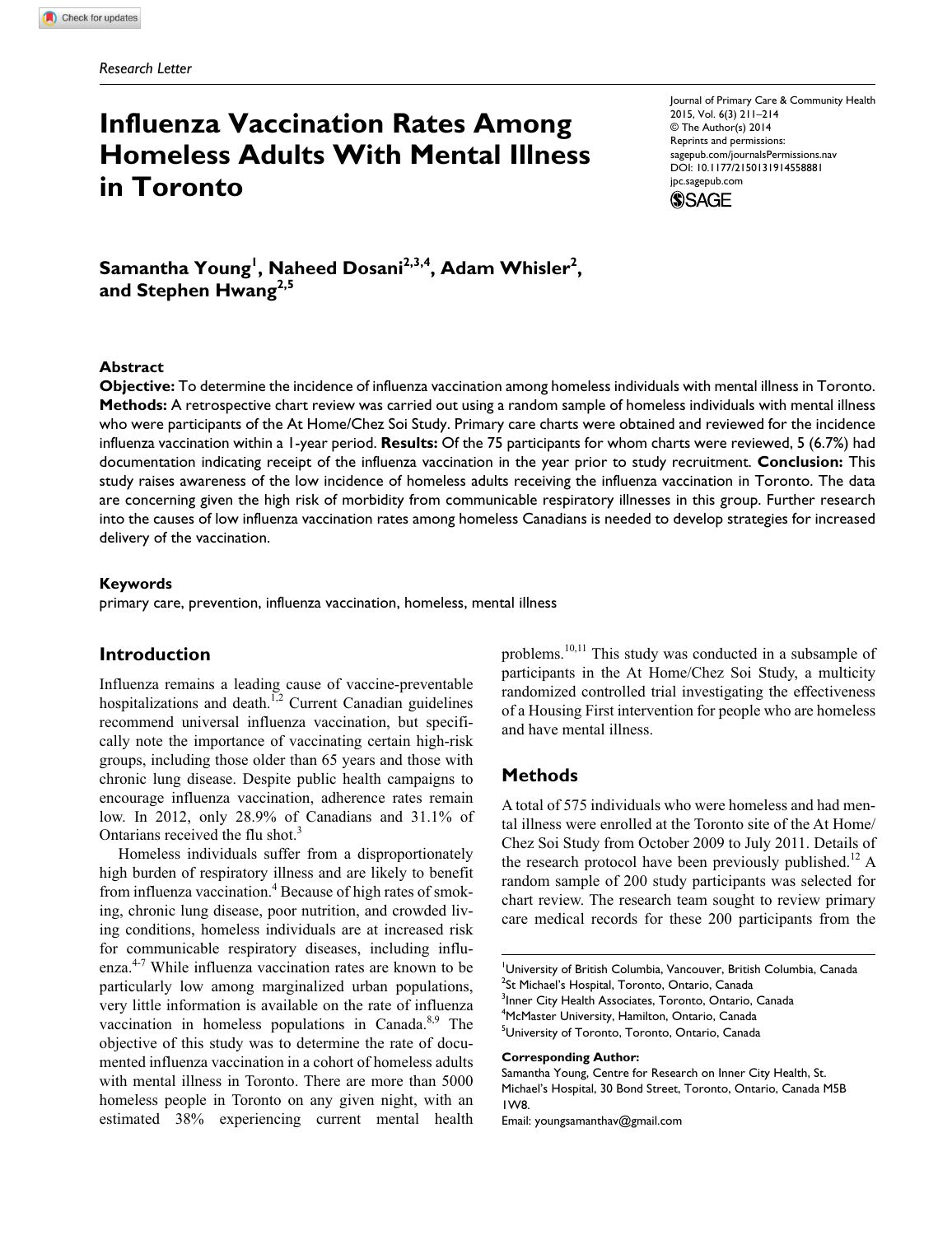**Table 1.** Baseline Characteristics.

| Characteristic                        | n(%)          |
|---------------------------------------|---------------|
| Male sex                              | 49 (65.3)     |
| Age in years (mean $\pm$ SD)          | $39.1 + 12.2$ |
| Born in Canada                        | 43 (57.3)     |
| Have a provincial health card number  | 70 (93.3)     |
| Current mental illness <sup>a</sup>   |               |
| Alcohol abuse/dependence              | 28 (37.3)     |
| Drug abuse/dependence                 | 32 (42.7)     |
| Major depressive episode              | 23(30.7)      |
| Manic or hypomanic episode            | 10(13.3)      |
| Posttraumatic stress disorder         | 18(24.0)      |
| Mood disorder with psychotic features | 17(22.7)      |
| Psychotic disorder                    | 30 (40.0)     |
| Panic disorder                        | 12(16.0)      |

<sup>a</sup>More than I mental illness diagnosis could be made for each participant.

year preceding enrollment in the study. Participants were asked to provide information on primary or ambulatory care received in the previous 18 months and consent for release of their medical records.

Charts were sought using physician contact information provided by participants or obtained from the College of Physicians and Surgeons of Ontario Web site. Physicians received a faxed request for information and the participant's signed consent for release of relevant medical records. Up to 5 follow-up phone calls were placed to request charts. The charts were obtained by various methods, including faxed or mailed copies, review of electronic medical records, and examination of charts at the physician's office. Data were abstracted using a standardized form to obtain information on diagnoses and preventive care interventions including influenza vaccination. To ensure reliability, a random 5% sample of charts were reviewed independently by 2 researchers.

# **Results**

Of 200 participants, 3 did not consent to have their records released; 10 had not received any medical care or were unable to provide information on where they received care in the past 2 years; and 112 provided information for doctors who could not be located or did not provide primary care (usually a psychiatrist). In total, charts were obtained for 75 of 200 participants (37.5%); some participants had medical charts obtained from multiple primary care sources. Baseline demographic data for these participants are shown Table 1.

Of 75 participants whose charts were reviewed, 5 (6.7%) had documentation indicating receipt of the influenza vaccination in the year prior to study entry. The remaining 70 (93.3%) had no documentation of receiving the influenza vaccination in their primary care chart.

# **Discussion**

Vaccination represents one of the most successful public health interventions at the primary care level; the influenza vaccination is a cost-effective, proven method of decreasing respiratory illness complications and mortality<sup>2</sup>. Results of this study suggest that a very low proportion of homeless adults with mental illness are receiving this intervention. The rate of influenza vaccination (6.7%) in this cohort of homeless adults with mental illness was less than one quarter of the vaccination rate among all Canadians  $(28.9\%)$ .

There are certain limitations to this study. The sample size is small, predominantly because of participants' inability to recall their primary care providers or a lack of contact with a primary care physician. This again highlights the limited access of homeless and mentally ill patients to primary care; in the general homeless population of Toronto,  $43\%$  report having a family physician,<sup>13</sup> and the average annual number of primary care visits is 8 and 10 among homeless men and women, respectively.<sup>11</sup> Second, this study includes only homeless adults with mental illness. The negative health consequences of homelessness tend to be more severe and access to primary care more limited in homeless individuals with mental illness when compared with those without mental illness.<sup>13</sup> It is estimated that more than one third of homeless adults suffer from mental illness; thus, these individuals represent a significant proportion of the overall homeless population.<sup>14</sup>

Importantly, the chart review methodology may not capture influenza vaccinations received outside the primary care setting, such as at community "flu clinics." Toronto Public Health operates such clinics on approximately 14 days each year, but most clinics are not located in areas of the city where there are large numbers of homeless people, and in our experience very few homeless individuals report using these clinics. Finally, it is unknown how many patients were offered but declined a flu shot, rather than were not offered it at all. Nonetheless, the results of this study indicate that few of the homeless participants with mental illness successfully received an influenza vaccination from their primary care provider.

# **Conclusions**

The extremely low proportion of homeless individuals in this study who received the influenza vaccination from their primary care provider is concerning given the high risk for morbidity in this group. Our results indicate a rate of vaccination much lower than several other studies done in US homeless populations that observed vaccination rates of between 21% and 35%.<sup>15-18</sup> This study represents one of the few estimates of the rate of influenza vaccination among homeless adults in a Canadian population. Receiving the influenza vaccination is determined by many factors,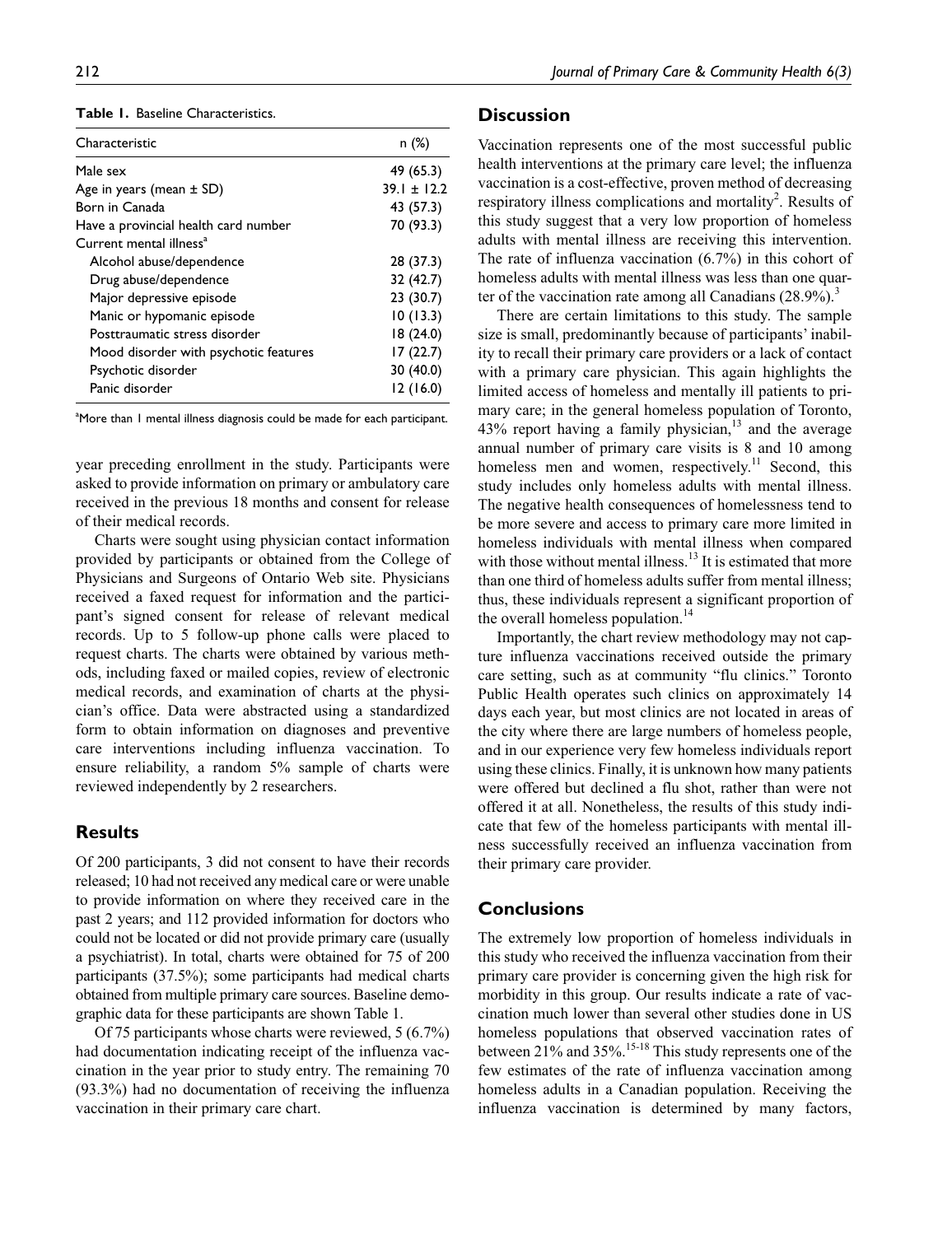including access to health care and personal views toward vaccination.<sup>8</sup> It cannot be determined from this study what factors may have contributed to the low vaccination rate. Further research into the causes of low influenza vaccination rates among homeless Canadians is needed to generate strategies for increased vaccination delivery. Increased awareness among family physicians of the importance of influenza vaccination for homeless individuals is an important first step in primary prevention of influenza and its sequelae.

#### **Acknowledgments**

The authors thank the Toronto site research team, including research coordinators, research assistants, People With Lived Experience group members, service support providers, and participants for their contributions to the ongoing success of this study. The authors would like to acknowledge the national At Home/Chez Soi project team: Jayne Barker, PhD, and Cameron Keller, MHCC National Project Leads; Paula Goering, RN, PhD, Research Lead; approximately 40 investigators from across Canada and the United States; site coordinators in 5 cities; numerous service and housing providers; and persons with lived experience.

#### **Declaration of Conflicting Interests**

The author(s) declared no potential conflicts of interest with respect to the research, authorship, and/or publication of this article.

#### **Funding**

The author(s) disclosed receipt of the following financial support for the research, authorship, and/or publication of this article: This research has been made possible through a financial contribution from Health Canada and funded by the Mental Health Commission of Canada.

#### **References**

- 1. Parkins M, McNeil S, Laupland K. Routine immunization of adults in Canada: review of the epidemiology of vaccinepreventable diseases and current recommendations for primary prevention. *Can J Infect Dis Med Microbiol*. 2009;20: e81-e90.
- 2. Poland GA, Shefer AM, McCauley M, Webster PS, Whitley-Williams PN, Peter G. Standards for adult immunization practices. *Am J Prev Med*. 2003;25:144-150.
- 3. Statistics Canada. *Influenza Immunization, Less Than One Year Ago by Sex, by Province and Territory*. Ottawa, Ontario: Statistics Canada; 2013. http://www.statcan.gc.ca/tablestableaux/sum-som/l01/cst01/health102a-eng.htm. Accessed August 11, 2013.
- 4. Badiaga S, Richet H, Azas P, et al. Contribution of a shelterbased survey for screening respiratory diseases in the homeless. *Eur J Public Health*. 2009;19:157-160.
- 5. Hwang SW. Homelessness and health. *CMAJ*. 2001;164: 229-233.
- 6. Wright MN, Tompkins CN. How can health services effectively meet the health needs of homeless? *Br J Gen Pract*. 2006;56:286-293.
- 7. Raoult D, Foucault C, Brouqui P. Infections in the homeless. *Lancet Infect Dis*. 2001;1:77-84.
- 8. Bryant WK, Ompad DC, Sisco S, et al; Project VIVA Intervention Working Group. Determinants of influenza vaccination in hard-to-reach urban populations. *Prev Med*. 2006;43:60-70.
- 9. Task Force on Community Preventive Services. Recommendations regarding interventions to improve vaccination coverage in children, adolescents, and adults. *Am J Prev Med*. 2000;18:92-96.
- 10. City of Toronto. *Street Needs Assessment Results 2013*. Toronto, Ontario, Canada: Shelter, Support & Housing Administration; 2013. http://www.toronto.ca/legdocs/mmis/2013/cd/bgrd/backgroundfile-61365.pdf. Accessed October 31, 2014.
- 11. Hwang SW, Chambers C, Chiu S, et al. A comprehensive assessment of health care utilization among homeless adults under a system of universal health insurance. *Am J Public Health*. 2013;103(suppl 2):S294-S301.
- 12. Goering PN, Streiner DL, Adair C, et al. The At Home/Chez Soi trial protocol: a pragmatic, multi-site, randomised controlled trial of a Housing First intervention for homeless individuals with mental illness in five Canadian cities. *BMJ Open*. 2011;1:e000323. doi:10.1136/bmjopen-2011-000323.
- 13. Khandor E, Mason K, Chambers C, Rossiter K, Cowan L, Hwang S. Access to primary health care among homeless adults in Toronto, Canada: results from the Street Health survey. *Open Med*. 2011;5:e94-e103.
- 14. Hwang SW, Wilkins R, Tjepkema M, O'Campo PJ, Dunn JR. Mortality among residents of shelters, rooming houses, and hotels in Canada: 11 year follow-up study. *BMJ*. 2009;339:b4036.
- 15. Ompad DC, Galea S, Blaney S, et al. Access to influenza vaccine in East Harlem and the Bronx during a national vaccine shortage. *J Community Health*. 2007; 32:195-202.
- 16. Coady M, Galea S, Blaney S, Ompad D, Sisco S, Vlahov D. Project VIVA: a multilevel community-based intervention to increase influenza vaccination rates among hardto-reach populations in New York City. *Am J Public Health*. 2008;98:1314-1321.
- 17. Bucher S, Brickner P, Vincent R. Influenza-like illness among homeless persons. *Emerg Infect Diseases*. 2006;12: 1162-1163.
- 18. Wiersma P, Epperson S, Terp S, et al. Episodic illness, chronic disease and health care use among homeless persons in Metropolitan Atlanta, Georgia, 2007. *South Med J*. 2010;103:18-24.

#### **Author Biographies**

**Samantha Young**, MD, is a resident in Internal Medicine at the University of British Columbia. She completed her medical degree at the University of Toronto.

**Naheed Dosani**, MD, CCFP, is a practicing physician in Family Medicine & Palliative Care at St Michael's Hospital,